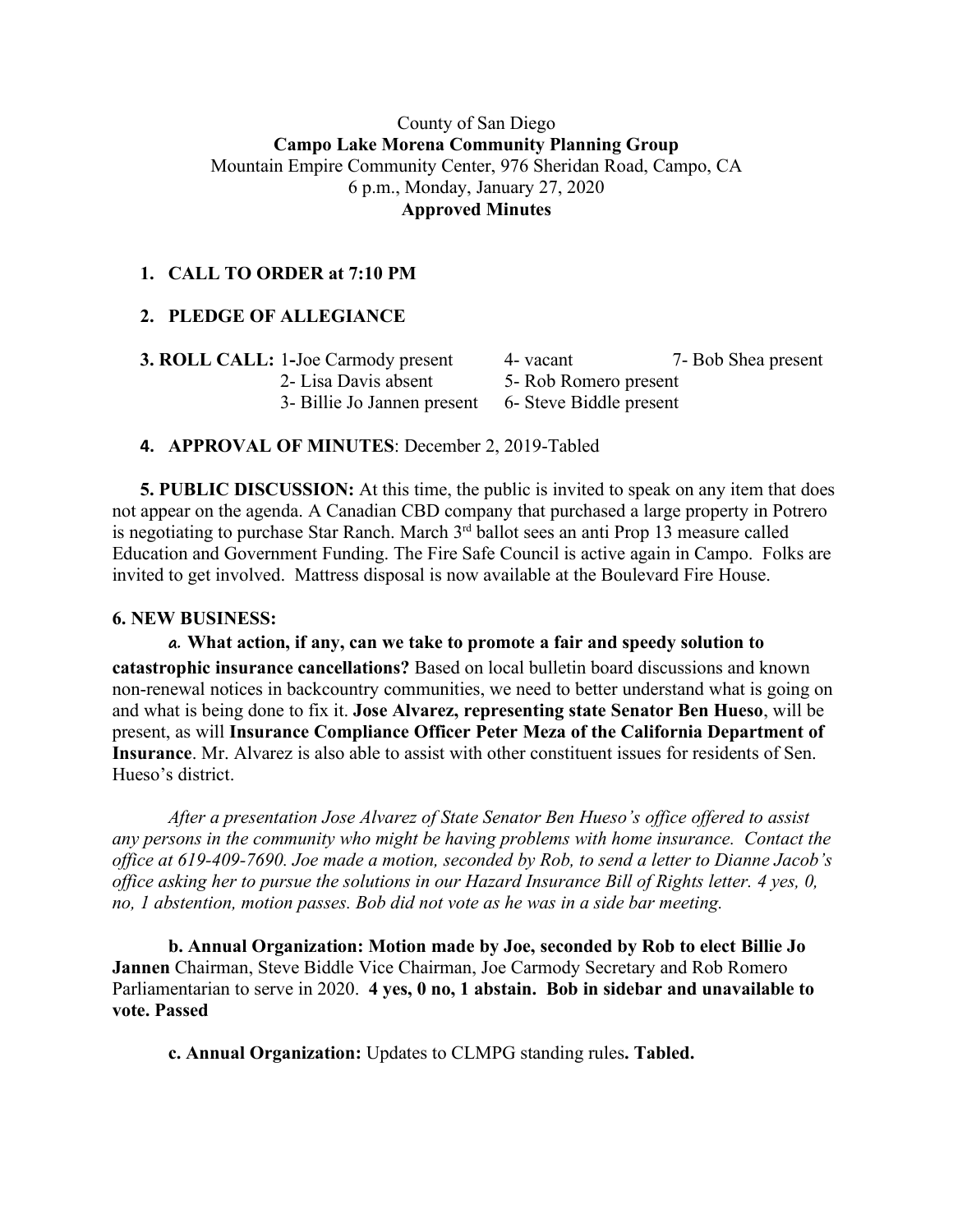**d. Annual Organization:** What are our goals and aspirations for the year and long term? **Discussion and vote.** *Joe made a motion, seconded by Rob to table this until next month. 4 yes, 0 no, 1 abstain. Bob still in sidebar. Passed.*

# **7. OLD BUSINESS:**

**a. Standing subcommittee reports (no action):** *Groundwater, Rob Romero says he met with several agencies and wells around our area are currently at maximum height,; Sewer and Septic, Joe Carmody; Community Economic Impacts Lake Morena Village Upper Water District is still having Nitrate problems and is under a no drink rule. Since October 2019. Solutions are being found, Steve Biddle mentioned the Train is back A Mexican Corporation is trying to get it back in the transport business. Four new houses have been built along 94 near Sheridan but not sold; Traffic and Public Safety, Bob Shea reported on fire safety, brush clearance, and his meetings with various officials trying to get them to help us. He is also coordinating with Traffic Safety about speed limits on Buckman Springs.*

Rob made a motion to extend the meeting 30 minutes, Billie Jo seconded, 5 yes, 0 no, 0 abstain, *passed.*

**b. Chairman's Report, Billie Jo Jannen (no action):** It's time to file our annual Form 700s and take the county's annual planning group training. This is also our year to do the Fair Political Practices ethics training. Let's get our requirements met and our certificates turned in ahead of the deadlines and make the chairman's life less stressful. Links:

Ethics training here: http://localethics.fppc.ca.gov/login.aspx

Form 700 here: www.fppc.ca.gov/content/dam/fppc/NS-Documents/TAD/Form%20700/2019- 2020/Form%20700%202019.2020%20IA.pdf

County training here:

https://www.sandiegocounty.gov/content/dam/sdc/pds/Groups/Chair\_Resources/ CPSGAnnualTraining2020.pdf

### **8. CORRESPONDENCE AND ANNOUNCEMENTS**

**a. The Star Ranch vesting and landscape architecture maps** are available, both at meetings and by appointment with the CLMPG chairman. Staff has delayed release of the EIR until it can figure out what type of greenhouse gas analysis large projects should include**.** The ranch was offered for sale in an announcement sent out in late November 2018. **The proposed plan is still in play and is part of the property offering, but will be abandoned if purchased by conservation entities.**

**b. We have received updated plans for Forefront Power's 17-acre industrial solar application at 1827 Lake Morena Drive.** They are available, both at regular meetings and by appointment with the CLMPG chairman or Solar Subcommittee chairmen. Please contact Solar Subcommittee co-chair Rob Romero or Joe Carmody to participate in formulating community responses to the several phases of planning.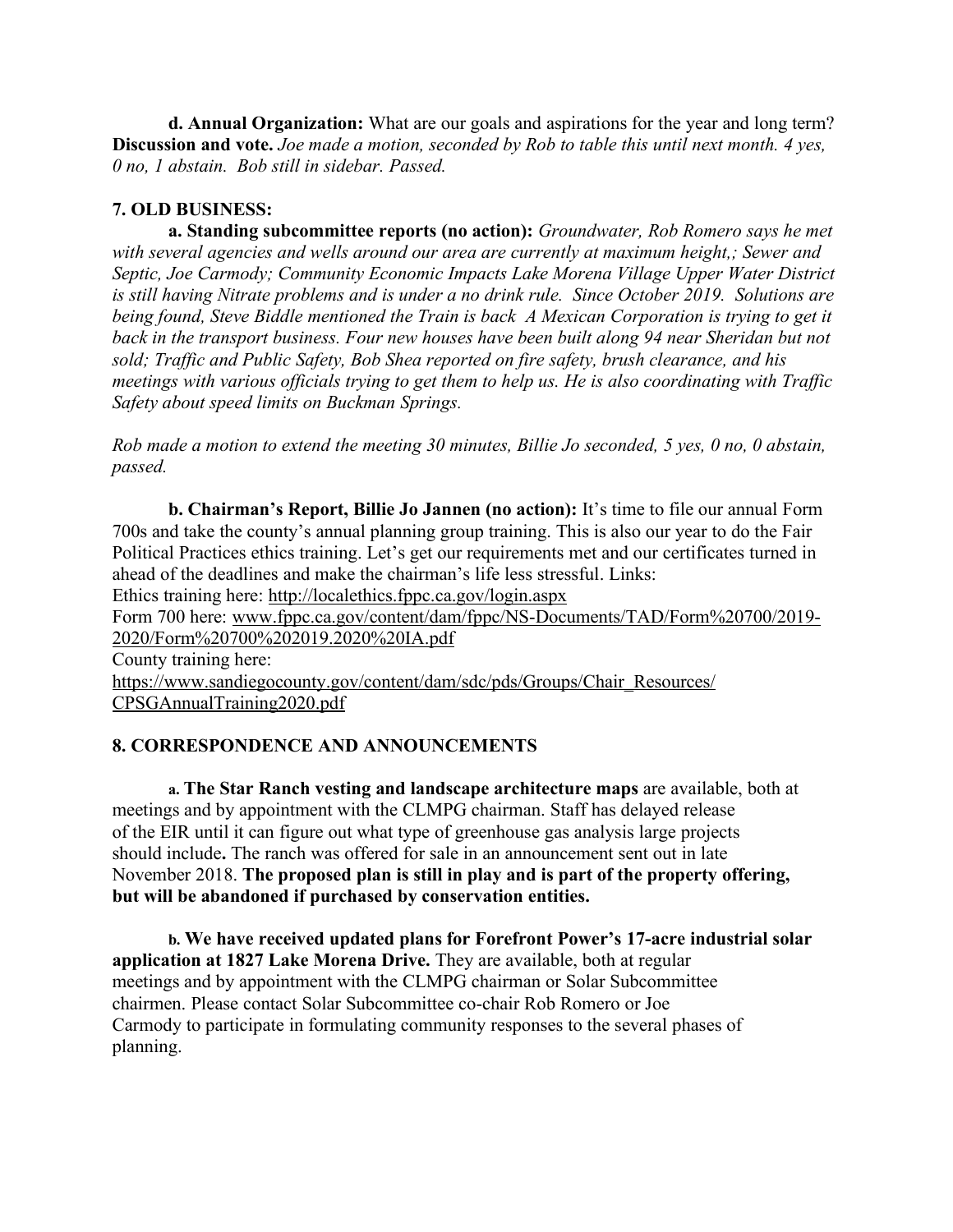**c. Traffic Advisory Committee agenda for Jan. 24, 2020.** Nothing in our area. **Forwarded to group.**

d. Support materials and maps for the county's **January 23 meeting (6 p.m. at the old Boulevard Fire Station)** public meeting on the EIR for Boulder Brush: **BOULDER BRUSH FACILITIES, PDS2019-ER-19-16-001, PDS2019-MUP-19-002** The project includes an overhead 230 kilovolt generation transmission (gen-tie) line, a high voltage substation, a switchyard, in/out connection to the existing Sunrise Powerlink, and access roads on private land under the jurisdiction of the County of San Diego. The gen-tie line would carry wind generated energy from the proposed Campo Wind Facilities on the Campo Band of Diegueño Mission Indians Reservation to the substation and switchyard on private land. Full meeting info: **Thursday, January 23, 2020 at 6:00 pm at the Backcountry Resource Center, 39919 Ribbonwood Road (old Boulevard Fire Station equipment bay)**. **Forwarded to group.**

e. **Meeting notice for General Plan Amendment (GPA)** of the Land Use Element, Safety Element, and Mobility Element for 2020, to be considered by the Board of Supervisors (Board) on **January 29, 2020**. **Forwarded to group.**

f. **January 2 agenda for Boulevard Community Planning Group. Forwarded to group.**

g. **Notice of release of the Draft Environmental Impact Report for the Boulder Brush Substation and high-voltage transmission line**, supporting 60 proposed Campo Wind (Campo Reservation) and 30 proposed Torrey Wind turbines (Ribbonwood Road) , will be released for public comment on December 12th with a public meeting on January 23 at 6 p.m. at the old Boulevard Fire Station. **Forwarded to group.** Information link here: https://www.sandiegocounty.gov/content/sdc/pds/ceqa\_public\_review.html

h. **County response** to my questions about the proposed streamlining of projects. **Forwarded to group.**

i. **Notice of 2020 Back Country Revitalization meeting dates** and times. Meetings are held at Mountain Health Community Center, 976 Sheridan Road in Campo. **Forwarded to group.**

j. **Traffic Advisory Committee agenda, Dec. 13, 2019.** Nothing in our area. **Forwarded to group.**

k. **Update from county planner Bradley Sonnenburg on the current status of the proposed Forefront Power solar project on Lake Morena Drive.** A number of items are marked "resolved," no details are included on how they were resolved. The update is available by email to any members of the public who request it. **Forwarded to group.**

#### **9. EXPENSES**

**a. Report any valid expenses for group approval. Discussion and vote.**